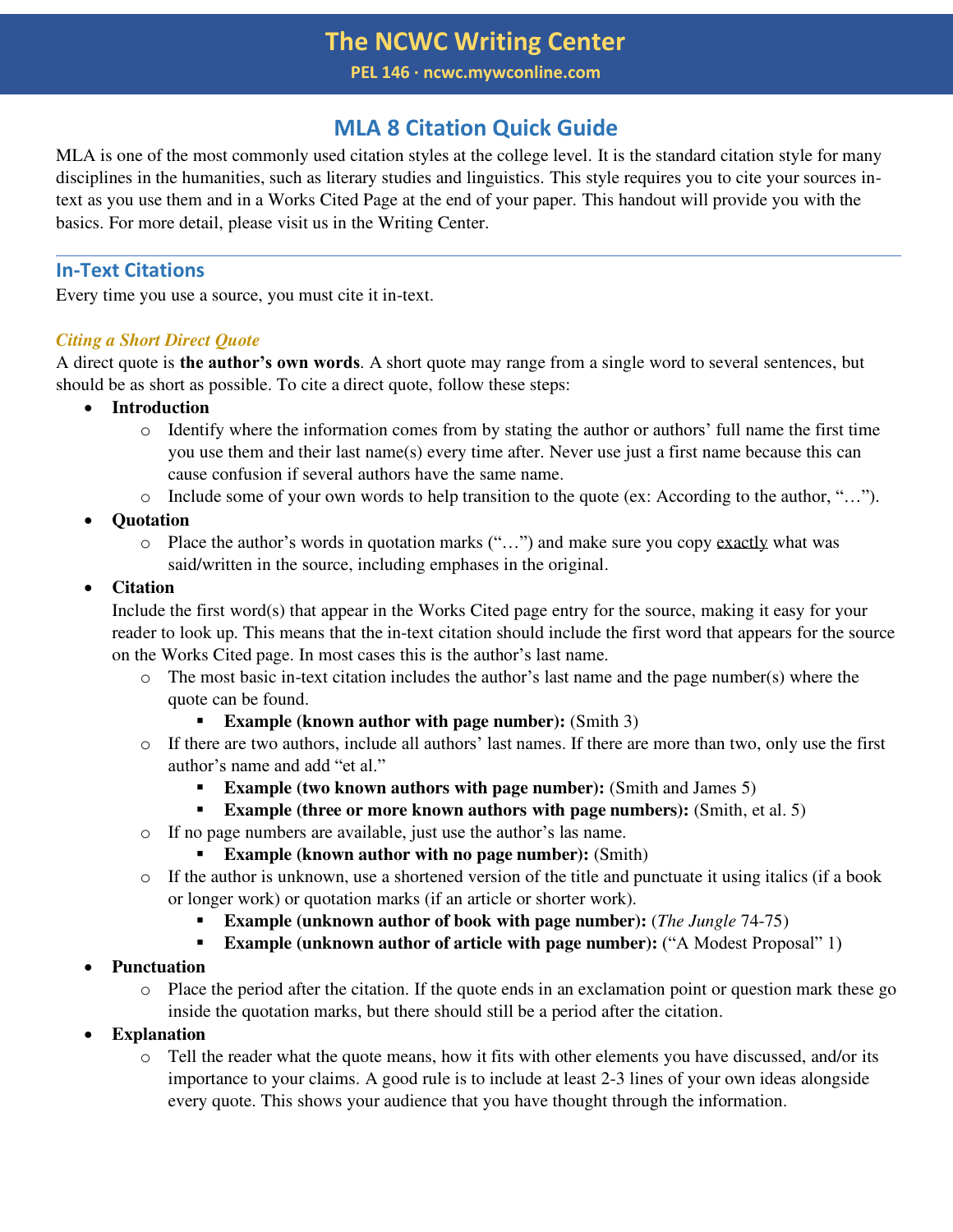**PEL 146 ∙ ncwc.mywconline.com**

**Example (quoted sentence as focus):** In "Unplugged," the author states, "Over the last decade an estimated \$2 Billion has been spent on more than 2 million computers for America's classrooms" (Gelernter 314). In this sentence, he is using specific numbers to emphasize just how much importance education has placed on the use of computers in schools. The repetition of 2 also creates a rhythm within the sentence that makes it more memorable for the reader.

**Example (quoted sentence incorporated into writer's ideas):** The statement that "Japanese kids blow the pants off American kids in math" is supposed to make the American readers feel a sense of shame about the educational system (Gelernter 315).

**Example (quoted phrases incorporated into writer's ideas):** Gelernter cleverly uses phrases like "fast, shallow romps" and "candy-coated books" to explain the negative effects that computers have on children and their education (314). (*Note: Here you do not have to include the author's name in the citation because the author is clear; however, if you feel safer using it every time, that is ok*.)

## *Citing a Long Direct Quote*

A long quote (or block quote) is **a quote that is more than four lines**. To cite a long quote, use a complete sentence in your own words leading into it followed by a colon (:). Skip to the next line and write the quote. Do not use quotation marks. Instead, indent the entire quote half an inch (.5"). Put the citation after the final punctuation. Then, continue your paragraph on the next line.

### **Example:**

Such a question would take the reader back to the theories of John Locke and would explain why Fielding sets *The Governess* outside of the classroom. Locke discusses the usefulness of imagination:

However strict an hand is to be kept upon all desires of Fancy, yet there is one case wherein Fancy must be permitted to speak, and be hearken'd to also. Recreation is as necessary, as Labour, or Food. But because there can be no Recreation without Delight, which depends not always on Reason, but oftener on Fancy, it must be permitted Children not only divert themselves, but do it after their own fashion. (Locke 168)

Locke believed that children needed to be allowed to play in order to learn.

## *Citing a Paraphrase or Summary*

Sometimes the author does not provide a perfect quote for you to include. In this case, you will need to distill their ideas into your own words. Even though you are using your words, the ideas still belong to the author and must be cited. To cite a paraphrase or summary, create a framework that marks the beginning and end of the author's ideas.

- Introduce the source at the beginning.
- Write the paraphrase/summary in your own words. Make sure you do not use words from the original. This may be several sentences long.
- Place the citation at the end of the last sentence.

## **Example:**

In "The Uses of Passivity," Kies argues that the critic's reactions to Orwell's writing style in *1984* is wrong. Most critics charge that the novel's style is dry and lifeless, attributing this either to Orwell's career as a journalist or to the novel's dreary topic. Even one critic's modest defense of Orwell's style strikes Kies as weak (229).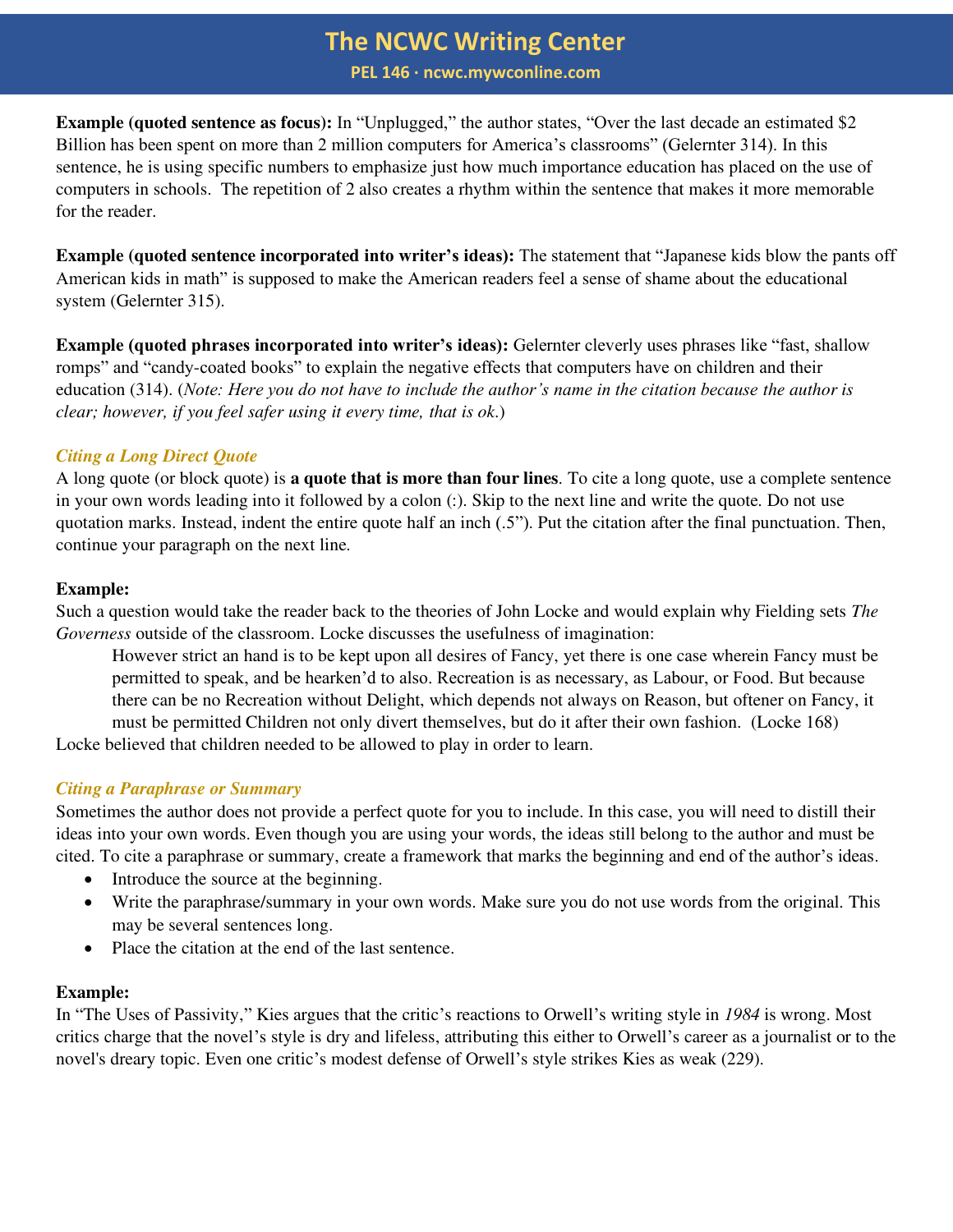**PEL 146 ∙ ncwc.mywconline.com**

### **Works Cited Citations**

In addition to citing sources as you use them, you must also include a Works Cited page at the end of your paper that provides more detailed publication information about each of your sources. Below you will find citation formats for some of the most common sources.

### *Book (Basic)*

**Last Name, First Name.** *Book Title***. Publisher, Year.** 

▪ **Example:** Morrison, Toni. *Beloved*. Vintage, 2004.

#### *Book (Work in an edited collection)*

**Last Name, First Name, and First Name Last Name. "Chapter/Section Title."** *Book Title***, edited by First Name Last Name of all editors, # ed., Publisher, Year. First and final page numbers.** 

▪ **Example:** Leon, Kendall, and Stacey Pigg. "Concimiento as a Path to Ethos: Gloria Anzaldúa's Networked Rhetoric." *Rethinking Ethos: A Feminist Ecological Approach to Rhetoric*, edited by Kathleen J. Ryan, Nancy Myers, and Rebecca Jones, 1st ed., Southern Illinois UP, 2016, pp.257-279.

(*Note: If there are more than two authors, write the first authors name followed by "et al." Example: Leon, Kendall, et al.*)

#### *Academic Journal Article*

**Last Name, First Name. "Article Title."** *Journal Title***, vol.#, no. #, Year, First and final page numbers.**  *Database***.** 

▪ **Example:** Canagarajah, Suresh. "The Place of World Englishes in Composition: Pluralization Continued." *CCC*, vol. 57, no.4, 2006, pp. 586-619. *JSTOR*.

#### *Online News Article*

**Last Name, First Name. "Article Title."** *Newspaper Title***, Website, Date Published, URL. Date Accessed.**  (*Note: If the newspaper title and website are the same, just use the newspaper title.*)

▪ **Example:** Bloom, Deborah. "NASA finds Evidence of Water on Saturn's Moon." *CNN*, 29Jul. 2014, http://www.cnn.com/2014/07/29/tech/innovation/saturn-geysers/index.html. Accessed 22 Feb. 2017.

#### *Page on a Website*

**Last Name, First Name. "Page Title."** *Website***, Date Published, URL. Date Accessed.** 

▪ **Example:** "Skateboarding." *Wikipedia*, 4 Oct. 2017, https://en.wikipedia.org/wiki/Skateboarding. Accessed 9 Oct. 2017.

#### *YouTube Video*

**Creator's username. "Video Title."** *Website***, uploaded by, Date Posted, Web Address. Date Accessed.** 

▪ **Example:** Fleischer-Camp, Dean. "Marcel the Shell with Shoes on." *YouTube*, uploaded by Dean Fleischer-Camp, 15 Oct. 2010. https://www.youtube.com/watch?v=VF9-sEbqDvU . Accessed 24 Feb. 2015.

## **Formatting the Works Cited Page**

Follow these guidelines for creating the Works Cited Page

- The WC page should be its own page at the end of the essay. Use the "Page Break" feature in Word to make sure it is on its own page.
- Title the page "Works Cited."